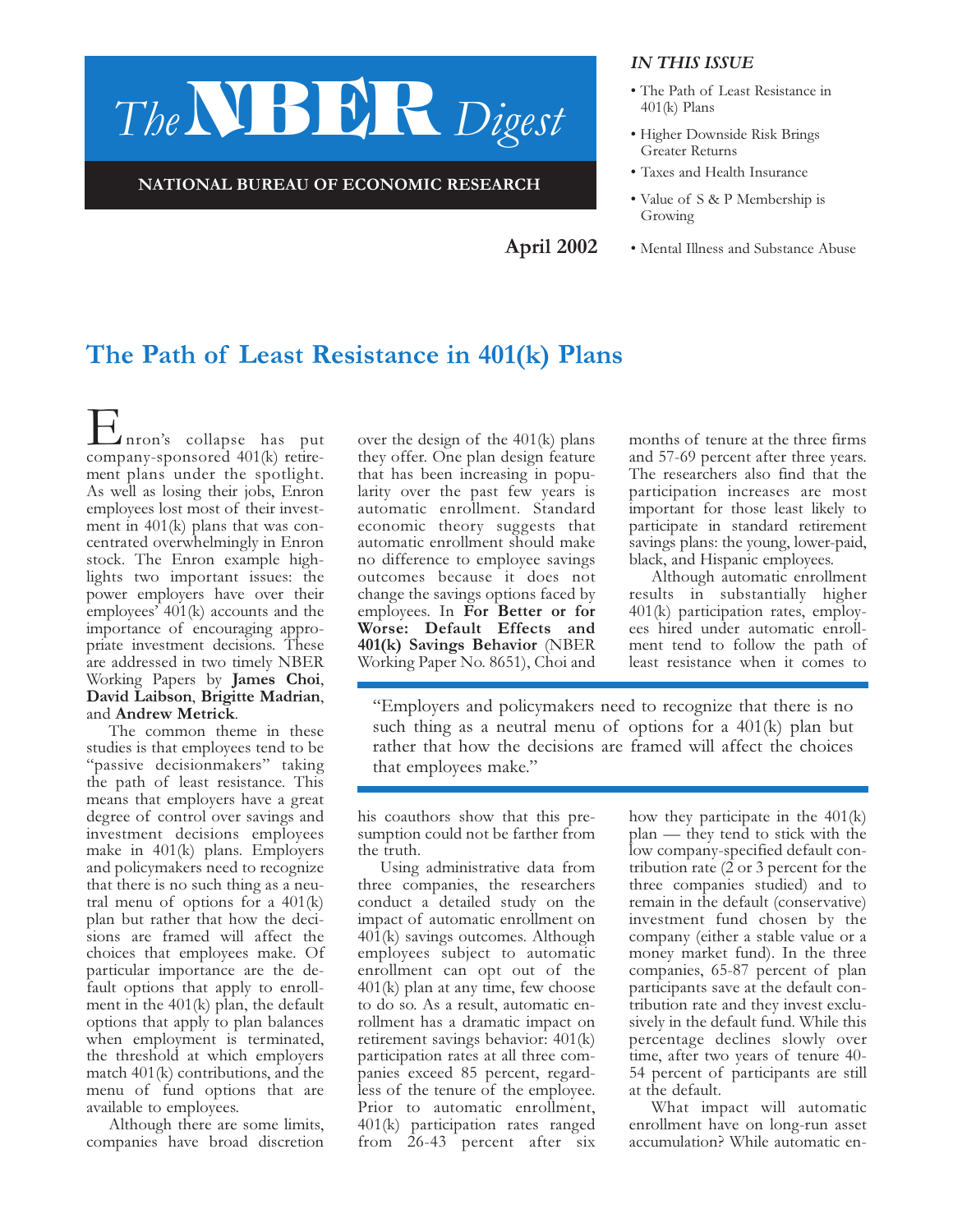rollment encourages 401(k) participation, it anchors participants at a low savings rate and in a conservative investment vehicle. Higher participation rates promote wealth accumulation but the low default savings rate and the conservative default investment fund may actually lower employee wealth accumulation over a long period. In their investigation of the employees in the three companies studied, the NBER researchers find that the two effects are roughly offsetting on average. Although automatic enrollment has little impact on average long-run wealth accumulation, it does reduce the overall variance in wealth accumulation across employees. This is in part because automatic enrollment increases 401(k) participation among lowerpaid employees and in part because some employees who would have participated in the plan without automatic enrollment do not bother to select an alternative to the automatic enrollment defaults and thus have a lower contribution rate and a lower return asset allocation than they would otherwise have.

In Defined Contribution Pensions: Plan Rules, Participant Decisions, and the Path of Least Resistance (NBER Working Paper No. 8655), Choi and his co-authors suggest that automatic enrollment is only one example of the many ways in which employees follow the path of least resistance when it comes to  $401(k)$  savings outcomes. After examining the administrative records of several anonymous U.S. corporations, the authors find that employees tend to do whatever requires the least effort. Though surveys suggest that workers often feel that they save too little, and intend to raise their contribution rates, few ever do so unless employers offer a low-effort opportunity, such as signing up for an automatic schedule of increases in their contribution rate.

When employees leave a job, the default treatment of 401(k) balances of terminated employees largely determines what happens to

their accumulated savings. When balances are small (less than \$5000), employers can send employees a check for the value of the balances whether the employee requests it or not, and such cash distributions tend to be consumed rather then saved. When balances are large (more than \$5000), employers cannot legally force a cash distribution on terminated employees. In this case, the balances by default remain at the previous employer, and only a small percentage of employees elect some other action for their accumulated balances, for example a cash distribution or a roll-over to another 401(k) plan. When employers offer a match in the 401(k) plan, many employees elect to contribute at the threshold at which the employer ceases to match employee contributions because the match threshold provides a convenient focal point.

Even in the case of savings decisions over which employees are required to exert some effort, such as investment allocation choices in the absence of automatic enrollment, the plan's design also can influence savings outcomes. For example, employees tend to have asset allocations that are more heavily weighted toward equities when the plan offers more equity choices to its employees.

While many individuals have advocated financial education as a way to promote better savings outcomes for employees, the NBER researchers suggest that in the presence of the employee behaviors just described, financial education cannot be viewed as a panacea. They examine the effectiveness of financial education in one company by linking attendance data from financial education seminars to subsequent data on actual savings outcomes. They find that individuals who receive financial education are both more likely to enroll in the 401(k) plan if not already participating and more likely to diversify their asset holdings than employees who do not receive financial education. However, they also find that less than one-third of the employees who say they intend to make changes to their 401(k) savings plan actually do so. Thus, while financial education does motivate changes in savings behavior, its effects are limited at best.

On the basis of this research, the authors conclude that employers can exert a strong influence on the savings and investment choices of their employees through their design of retirement savings plans. Whatever savings plan an employer creates will favor certain passive or nearly passive choices over other choices that require more effort. The researchers suggest that employers seeking to increase employee savings could adopt automatic enrollment with more aggressive defaults, including defaults that slowly raise the employee's contribution rates over time. They also could automatically roll over the 401(k) balances of terminated employees into an IRA rather than compelling a cash distribution if account balances are small. They could choose a higher match threshold to motivate higher savings rates, and they could offer employees well thought-out investment options.

Policymakers also should recognize that the government can affect economic outcomes, with laws and regulations, through the use of defaults. For example, firms may be wary of increasing the aggressiveness of the default investment fund under automatic enrollment, since choosing a fund that includes equity exposure may leave the company vulnerable to employee lawsuits when volatile asset classes suffer capital losses. Policymakers could address this concern by giving companies legal protections to encourage them to pick higher return default investments, like the S&P 500, rather than the money market and stable value funds that are the choice of most employers who have automatic enrollment.

— Andrew Balls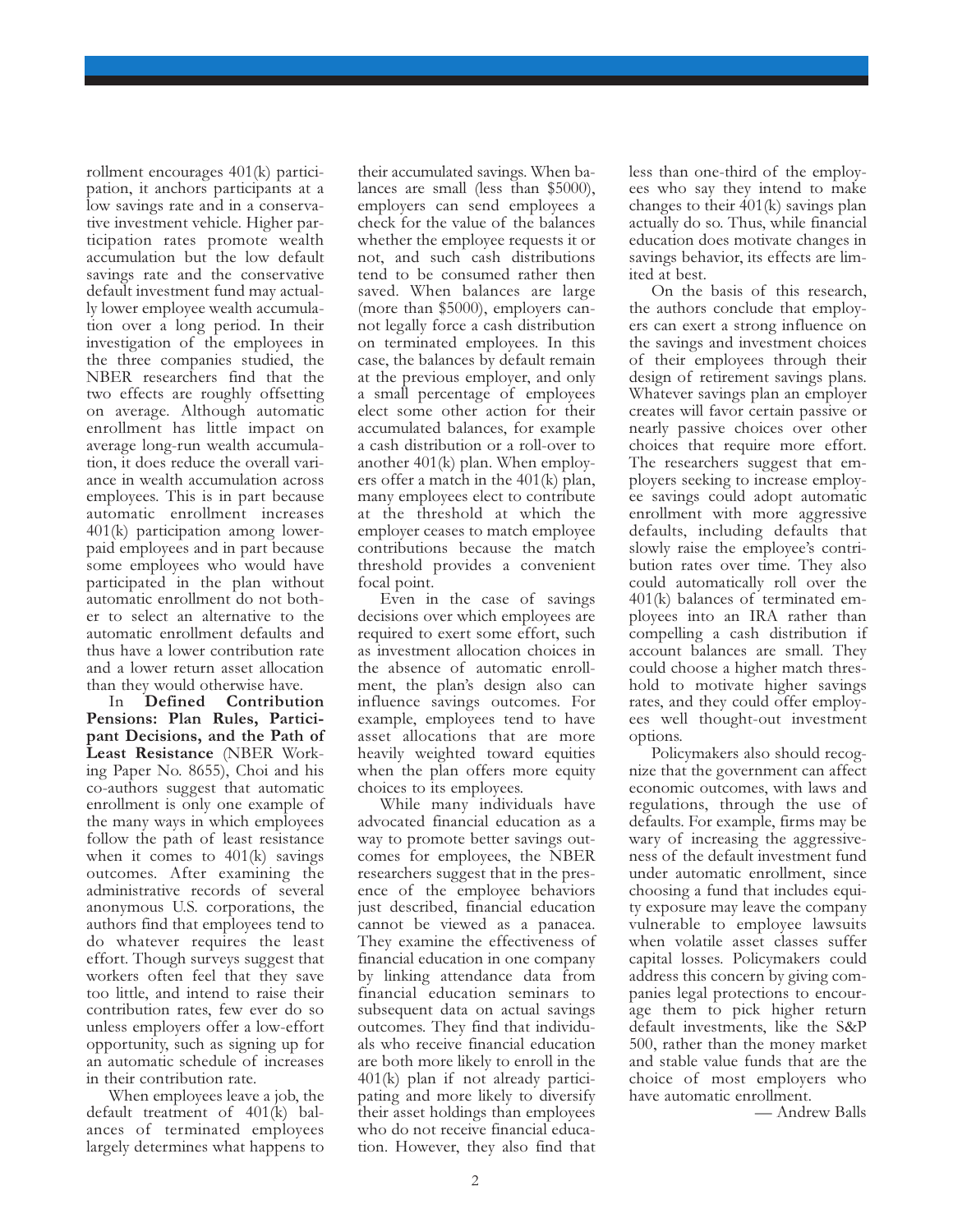## Higher Downside Risk Brings Greater Returns

In Downside Risk and the Momentum Effect (NBER Working Paper No. 8643), authors Andrew Ang, Joseph Chen, and Yuhang Xing show that there is a premium for holding stocks with a higher downside risk. They find that stocks that are highly correlated with the market when the market declines have higher expected returns than stocks that are not highly correlated with the market during its downturns. The difference between portfolios with the most downside risk and the least downside risk is very large, more than 6.5 percent per year. The researchers find that some of the profitability of the recently observed momentum effect (that stocks with high past returns continue to have high future expected returns) can be explained as compensation for bearing exposure to downside risk.

The concept of downside risk, according to Ang, Chen, and Xing, is highly intuitive. Stocks that are more likely to decline when the market return is below its mean are less attractive. In order for investors to hold these assets, the average return on these stocks must be higher (to compensate for their increased downside risk). The premium compensates investors for extreme periods when the market crashes, times when these highdownside-risk stocks crash along with the market. By meticulously analyzing portfolios, the authors

show that the high expected returns commanded by stocks with high downside risk cannot be explained by market risk, the size effect, or the book-to-market effect, and cannot be attributed to liquidity.

Since the traditional risk factors cannot price the high returns on high-downside-correlation stocks, the authors construct a "mimicking factor" that captures the high downside risk premium. This downside mentum strategies have high exposures to the systematic downside risk factor, and this exposure to downside risk cannot be arbitraged away. In particular, stocks with high past returns have greater exposure to the downside risk factor than stocks with low past returns. That is, past "winner stocks" do well because, during periods of extreme market distress, these stocks are much more likely to crash with the

"Stocks that are highly correlated with the market when the market declines have higher expected returns than stocks that are not highly correlated with the market during its downturns. The difference between portfolios with the most downside risk and the least downside risk is very large, more than 6.5 percent per year."

risk factor shorts stocks with low downside risk (these stocks have low expected returns) and goes long on stocks with high downside risk (these stocks have high expected returns). The authors find that their downside risk factor forecasts future macroeconomic conditions and prices (by construction) the downside correlation effect.

Conventional explanations of the momentum effect use behavioral models with imperfect information and investor behavior and rely on the fact that arbitrage is limited, so that arbitrageurs cannot eliminate the apparent profitability of momentum strategies. In this paper, the authors show that momarket than stocks that are past losers. Therefore, some portion of the profitability of momentum strategies can be explained as compensation for bearing downside risk.

The researchers note that because downside risk is priced and stocks' sensitivities to downside risk play a role in asset pricing, theoretical models are needed to explain the underlying economic mechanisms that bring about the downside correlation effect. It remains to be determined, the authors conclude, whether risk aversion, loss aversion, or other factors best explain the mechanism driving cross-sectional variations in downside risk.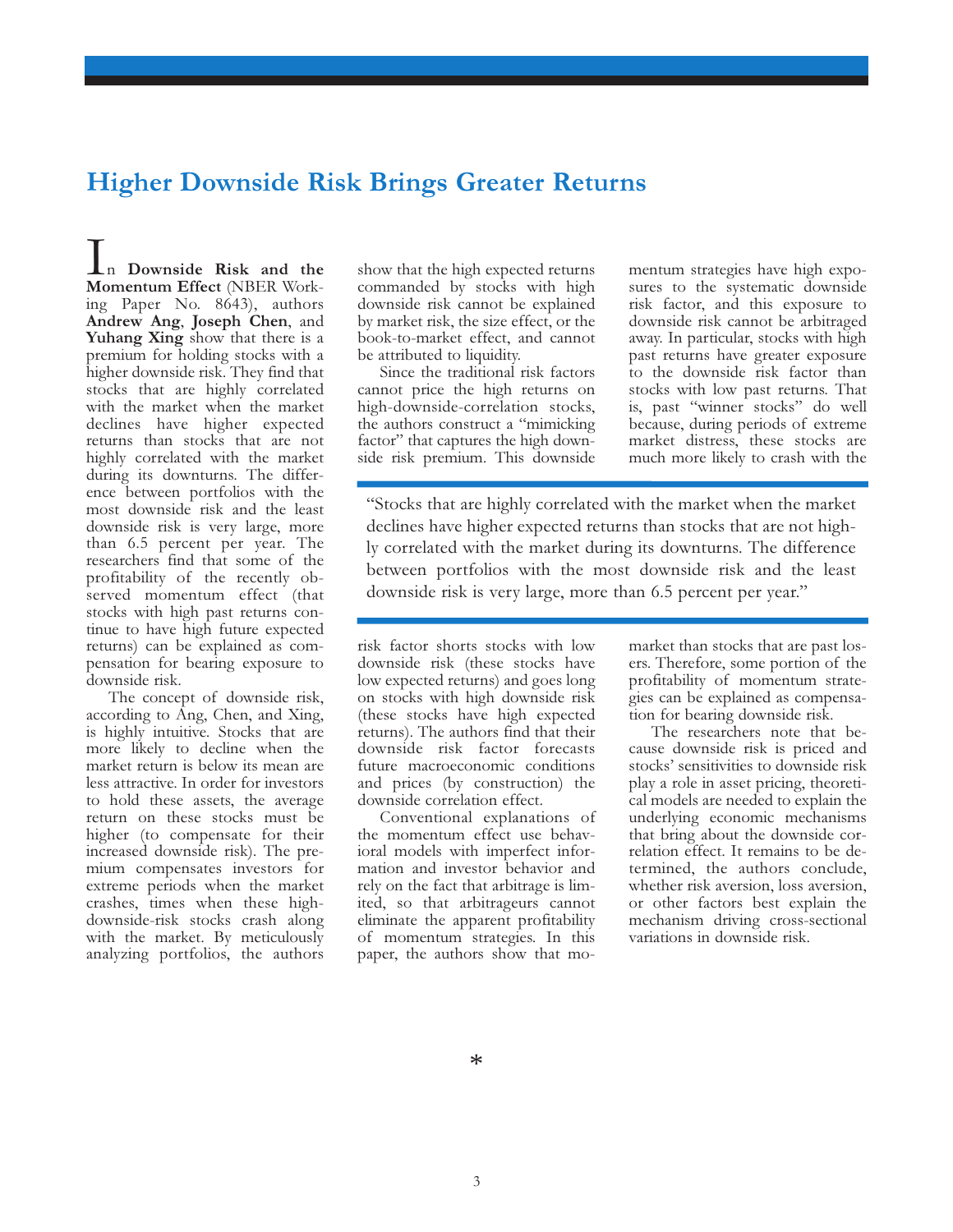### Taxes and Health Insurance

 $\ln$  1987, 14.8 percent of nonelderly Americans were without health insurance. By 1997, 18 percent of the non-elderly population did not have health insurance, a 25 percent increase. Despite a recent decrease in that percentage, 40 million non-elderly Americans still lack health insurance. A common prescription for reducing the number of uninsured is to introduce new tax subsidies for health insurance costs. Yet federal and state governments already spend over \$100 billion annually in subsidies to health insurance, by excluding employer spending on health insurance from taxable employee wages.

In Taxes and Health Insurance (NBER Working Paper No. 8657), NBER Research Associate Jonathan Gruber investigates what we have learned about the effects of the existing tax subsidy to health insurance, and what it implies for future tax policy towards the uninsured. He documents that the primary reason employees are uninsured is that they are not offered insurance in the workplace. Small and low wage firms in particular are unlikely to offer insurance. Take-up of insurance when offered, in contrast, is quite high in all types of firms.

Gruber notes that there are a variety of avenues through which tax policies can affect insurance status, and he reviews the evidence on

responsiveness along these dimensions. He concludes that the decisions of small firms to offer health insurance are fairly sensitive to the tax subsidization of insurance prices. Moreover, among firms that offer health insurance, the level of insurance spending is very sensitive to tax subsidies; this partly reflects a shifting of costs to employees as employer spending is less subsidized.

On the other hand, worker decisions to take-up insurance do not appear to be price sensitive. There to employer-provided health insurance could lead to significant increases in the number of uninsured. For example, completely removing the tax subsidy to health insurance would lead to 22 million workers losing their employerprovided insurance coverage. Likewise, subsidies to small and low wage employers to offer insurance could significantly increase insurance coverage.

But subsidies to employee spending on insurance are unlikely to be an

"The decisions of small firms to offer health insurance are fairly sensitive to the tax subsidization of insurance prices. Moreover, among firms that offer health insurance, the level of insurance spending is very sensitive to tax subsidies."

does seem to be some scope for substitution between private and public coverage as the relative subsidies of these forms of insurance change, as well as scope for switching coverage across spouses. But there remain important unanswered questions, particularly about the sensitivity of the uninsured to subsidies to the price of insurance, and how the insurance market would react to widespread subsidies.

Gruber draws on this evidence to discuss its policy implications. His findings suggest that removing or reducing the existing tax subsidy effective route, since take-up among eligible employees is already so high and their take-up decisions do not appear to be price sensitive. Subsidies to non-group insurance purchase would allow significant numbers of uninsured to purchase insurance, but would also subsidize the existing spending by those holding nongroup insurance, and would potentially erode the group market. Given the high costs of insurance in the non-group market, subsidizing insurance in that market may be a very costly means of reducing the number of uninsured.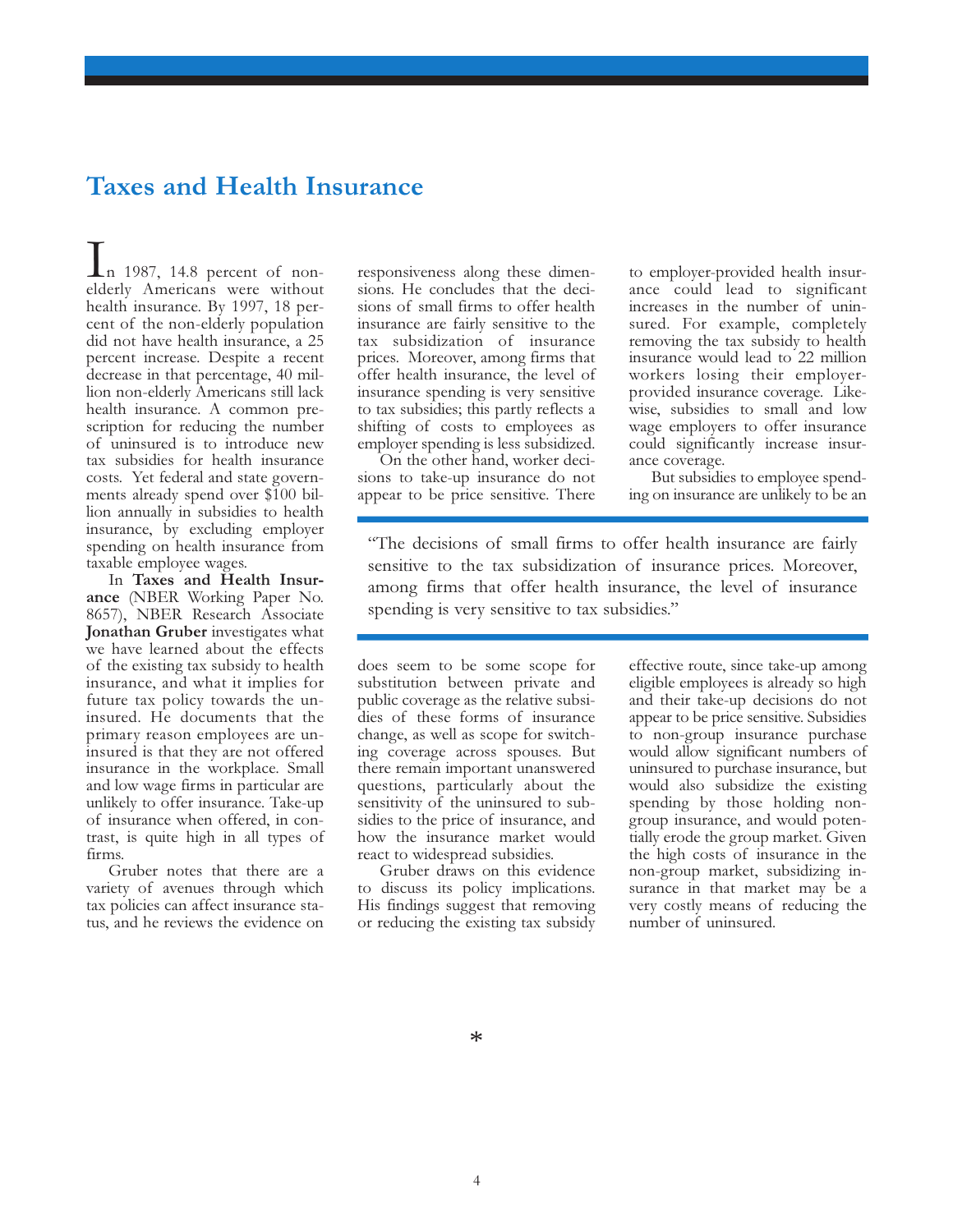# Value of S & P Membership is Growing

 $\perp \mathbf{\Lambda}$ t cocktail parties, finance professors often are pressed for investment advice, and they typically recommend a well-diversified index fund. "This advice may have been far sounder than its propagators ever imagined," note NBER Research Associate Randall Morck and co-author Fan Yang.

Finance professors in general are aware of the "Efficient Markets Hypothesis," more popularly dubbed "the dartboard theory of investing." This theory holds that it is impossible to pick stocks that will perform better than average on a risk adjusted basis, unless an investor has inside information. This is because no publicly available information is useful in predicting stock returns. Stock investors, and there are millions of them, quickly act on any new information about a stock. So the market price of a share moves almost immediately and efficiently to an appropriate price. Thus, an investor might as well pick stocks by throwing darts at a list from the *Wall Street Journal* as go to the trouble of making a reasoned and calculated selection.

The optimal strategy, therefore, is to keep transactions and management costs low and to remain widely diversified. "Index funds generally accomplish these two goals better than other investment channels available to typical cocktail party guests," Morck and Yang write in The Mysterious Growing Value of S&P Membership (NBER Working Paper No. 8654).

In this paper, they attempt to solve the Wall Street mystery of why the price of a stock jumps when it is added to the list of Blue Chip companies whose shares make up the Standard & Poor's 500 Index. Their conclusion is that the growing popularity of index mem-

bership since the mid-1980s has pumped up the price of S&P 500 stocks relative to stocks of other similar companies outside the index. It's an "indexing bubble," similar to the recent bubble in Internet stocks, that has economic consequences.

An alternative interpretation of the value premium of membership in the S&P 500 index is that Standard & Poor's analysts are able to pick stocks with mysterious intangible assets that justify abnormally high valuations. To test the two explanations, Morck and Yang compile a list of companies not in the authors argue that such a coincidence is unlikely.

For reasons not entirely clear, arbitrageurs do not correct this overvaluation by buying the stocks of the non-index companies that are undervalued by comparison. Also, the authors have yet to extend their analysis beyond 1997 when the bullish stock market subsequently became bearish.

In response to the S&P premium, the authors add, index funds could buy financial instruments known as derivatives to get the same index-tracking behavior of their shares as buying the actual

"The growing popularity of index membership since the mid-1980s has pumped up the price of S&P 500 stocks relative to stocks of other similar companies outside the index."

the S&P index but comparable to the S&P member companies. They look at the firms listed in Compustat (a Standard & Poor's service) for the years 1978 to 1997 and, for companies in and out of the index, they calculate the average "Tobin's q ratio" — this is the valuation of a firm by financial markets, reflected in the total value of its stocks, bonds, bank debt, and so on, divided by the replacement cost of the company. This measure, in effect, compares the values seen by financial markets and by accountants.

The authors find that the S&P 500 stocks appear overvalued relative to comparable companies, and that this apparent overvaluation increases closely in step with the increase over time in index fund assets. Of course, it could be that S&P analysts grew steadily better at selecting stocks with lasting premiums for its index precisely in line with the growth of indexing, but stocks in the index (although this won't help if derivatives' issuers in turn hold index stocks to hedge their exposure). Or, companies within the index could issue more stocks to take advantage of the premium and use the money to buy productive assets or even whole firms not in the widely-followed indexes. Thus, indexing could cause economically inefficient over-investment by index member firms and economically inefficient merger and acquisition activity.

Another response would be for funds engaged in passive investment (buying and holding broadly diversified portfolios of stocks) to buy and hold a diversified portfolio of randomly selected stocks, rather than all funds investing in the same 500 stocks. That would have the "salubrious" effect of spreading passive demand for stocks across the market more evenly.

— David R. Francis